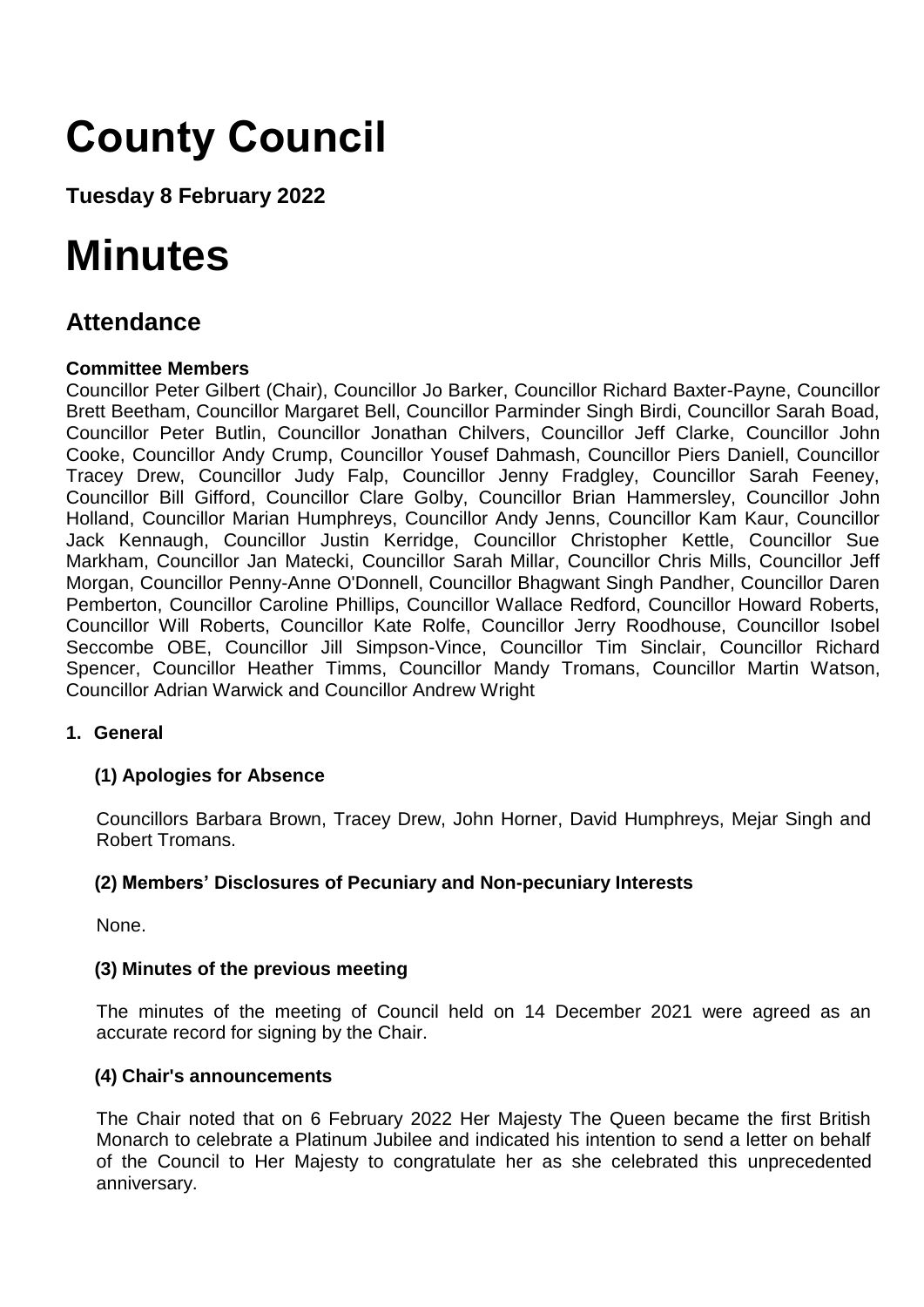#### **2. Our Council Plan 2022**

Councillor Isobel Seccombe moved the motion and presented the Council Plan which built on the draft version presented to Cabinet in December. She noted that the style and presentation of the plan had been developed to ensure the final, adopted version was publicly engaging and provided clarity on the priorities and actions of the Council going forward. This included more clearly setting out the Council's ambitions for Warwickshire, along with the three strategic priorities and seven areas of focus on page 5 of the plan. The Plan, which would be a working document, provided the principles for budget setting and service delivery. Councillor Seccombe also reflected on the State of Warwickshire report and her pride in the Council's achievements in the previous two years to support vulnerable residents and build a community that was responsive to those in need. She also welcomed the introduction of the Warwickshire Recovery and Investment Fund to support the business sector.

Councillor Andy Jenns welcomed the plan and noted the wide consultation that had taken place with the public, partners, staff and trade unions.

Councillor Bill Gifford welcomed the Plan. He stated that residents were frustrated at the delays in Leamington ('Leamington Closed for Business') caused by the Rail and Utility companies being given the maximum time not the minimum time to complete their works, in contrast to the approach of the County Council. He considered that the Council should share best practice with partners. He also commented that the Council could communicate bad news better not just good news.

Councillor Jerry Roodhouse noted the strategies hyperlinked within the Plan but considered that there were more that could be included. He reflected upon emerging themes and data regarding exploitation of children and adults and expressed the view that this could have been reflected further across the priorities.

Councillor Jeff Morgan reflected on the position with regard to education in Warwickshire, which was generally good, but expressed dissatisfaction with the performance of Nuneaton Academy which created a gap in the excellent provision across Warwickshire and the impact that this had on children in the area.

Councillor Will Roberts noted the objectives in the Plan to tackle the climate emergency but did not feel that the aims of 2030 and 2050 made for a sufficient priority, particularly when compared with the West Midlands. His view that there was not enough emphasis on the climate emergency in the Plan and he, therefore, could not support it.

Councillor John Holland expressed some reservations about the Plan, particularly noting the impact of the Levelling Up agenda and the different priorities across the north and south of the county and urged that steps be taken to provide for local decision making to support local needs and delivery.

Councillor Kam Kaur expressed pride in the Plan and thanked the officers involved in its creation. She considered that the Plan set out the Council's ambitions, underpinned by the MTFS, and she noted the host of individuals whose views had played an important role in the Plan's development.

Councillor Jeff Cooke welcomed the design and layout of the plan and its comprehensive coverage of the Council's areas of activity. He considered that it clearly and concisely set out the Council's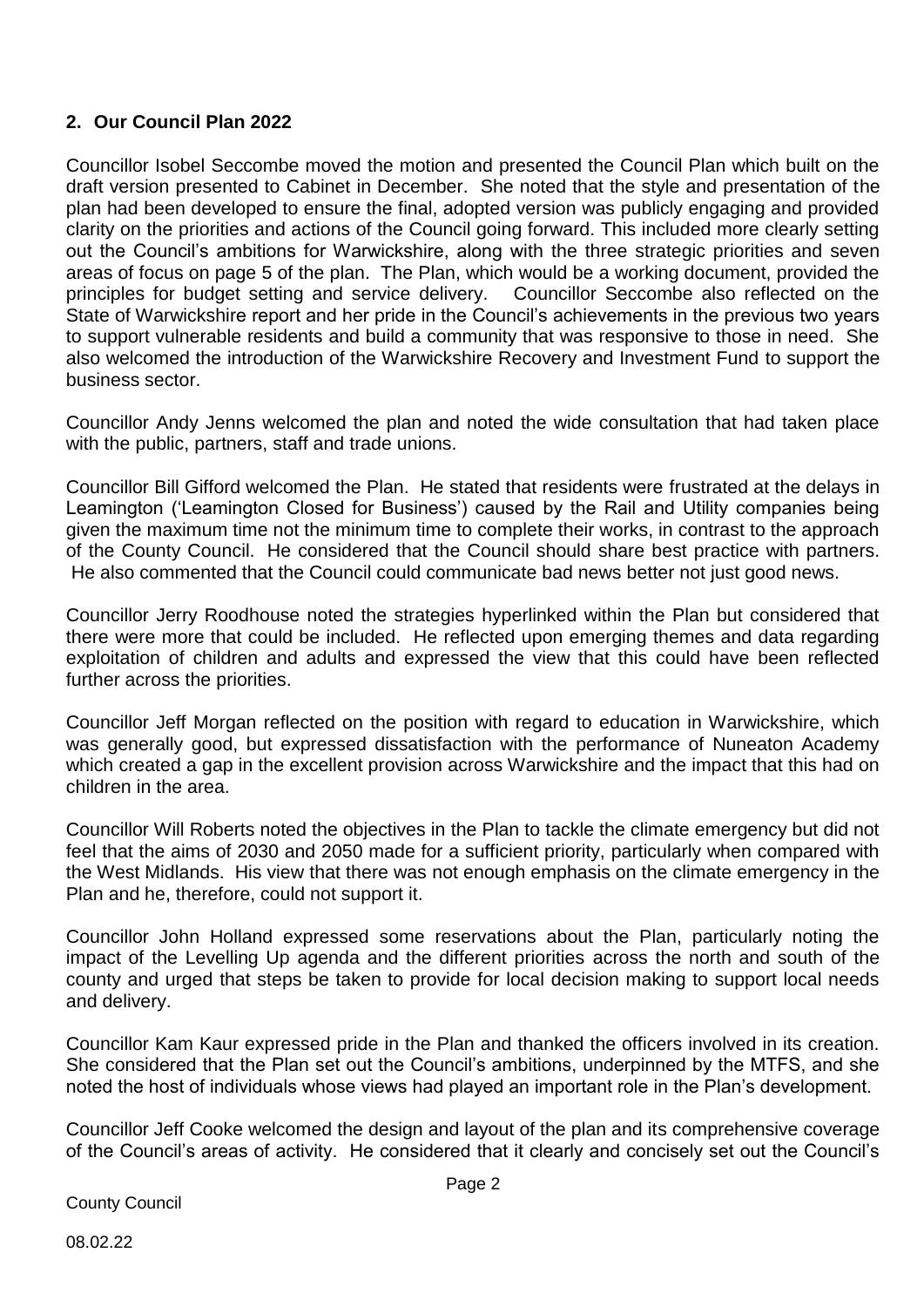aims and objectives. Referencing previous comments, he noted that work with partners was taking place in Leamington Spa to consider all aspects of development, including traffic management and flows and considered that this was a good example of partnership working.

Councillor Margaret Bell also welcomed the Plan and the State of Warwickshire report which had provided the evidence base for the Plan itself. She particularly noted the demographic of the county and the need to focus services and support on an older than average population. She considered that the report recognised the challenges that this presented and the need to shape services accordingly.

Councillor Jonathan Chilvers considered that the Plan contained some good elements which provided clarity and structure and enabled the public to hold the Council to account for the areas in which they had an interest.

Councillor Wallace Redford reflected on previous comments regarding the frustration caused by road closures and provided reassurance that active discussions were taking place with utility companies to improve their performance in this regard.

Councillor Sarah Boad expressed her hope that town and parish councils would feature strongly in partnership working. She reflected on the need to support the public to use of public transport which was key to several priorities, including climate change objectives, but noted the difficulties that this presented in terms of lengthy routes and reliability.

Councillor Tim Sinclair noted the evidence base in the State of Warwickshire and reflected on the strong performance of the Council in caring for its residents, protecting the environment and economy. Councillor Claire Golby echoed this sentiment but considered that the document presented stark reading for Nuneaton and Bedworth and expressed her hope that the Plan would help to improve the situation, particularly in terms of educational outcomes, life expectancy and reduction in crime. Councillor Golby respected the green agenda but felt that this was a longer term issue and that improving educational outcomes required immediate action and therefore this made it imperative to support the Plan. Councillor Judy Falp also supported the Plan in terms of its prioritisation for children and education.

Councillor Heather Timms expressed pride in the way the Plan set out the journey to net zero and how the transition would be managed.

Councillor Adrian Warwick noted the county's proud motoring heritage, recognising its importance to the economy and the freedom presented by car ownership. He felt it was, therefore, important to differentiate between car usage and car ownership to work with the green agenda.

In response, Councillor Seccombe welcomed the debate, drawing the conclusion that the Plan was easy to read, well presented and data driven. She considered that relationships with utility companies had already been strengthened and reflected on the great number of strategies that the Council owned and which were reflected in the Plan. She felt that safeguarding was a theme running through the document as was partnership. She commented that it was a strategic paper that provided the principles for the direction of work. She lamented the fact that the Green group had indicated that they could not support the Plan due to their views on the climate emergency as she felt that the overarching aim of the Plan was to provide better opportunities for the people of Warwickshire. Councillor Seccombe thanked those Members who had spoken and felt that the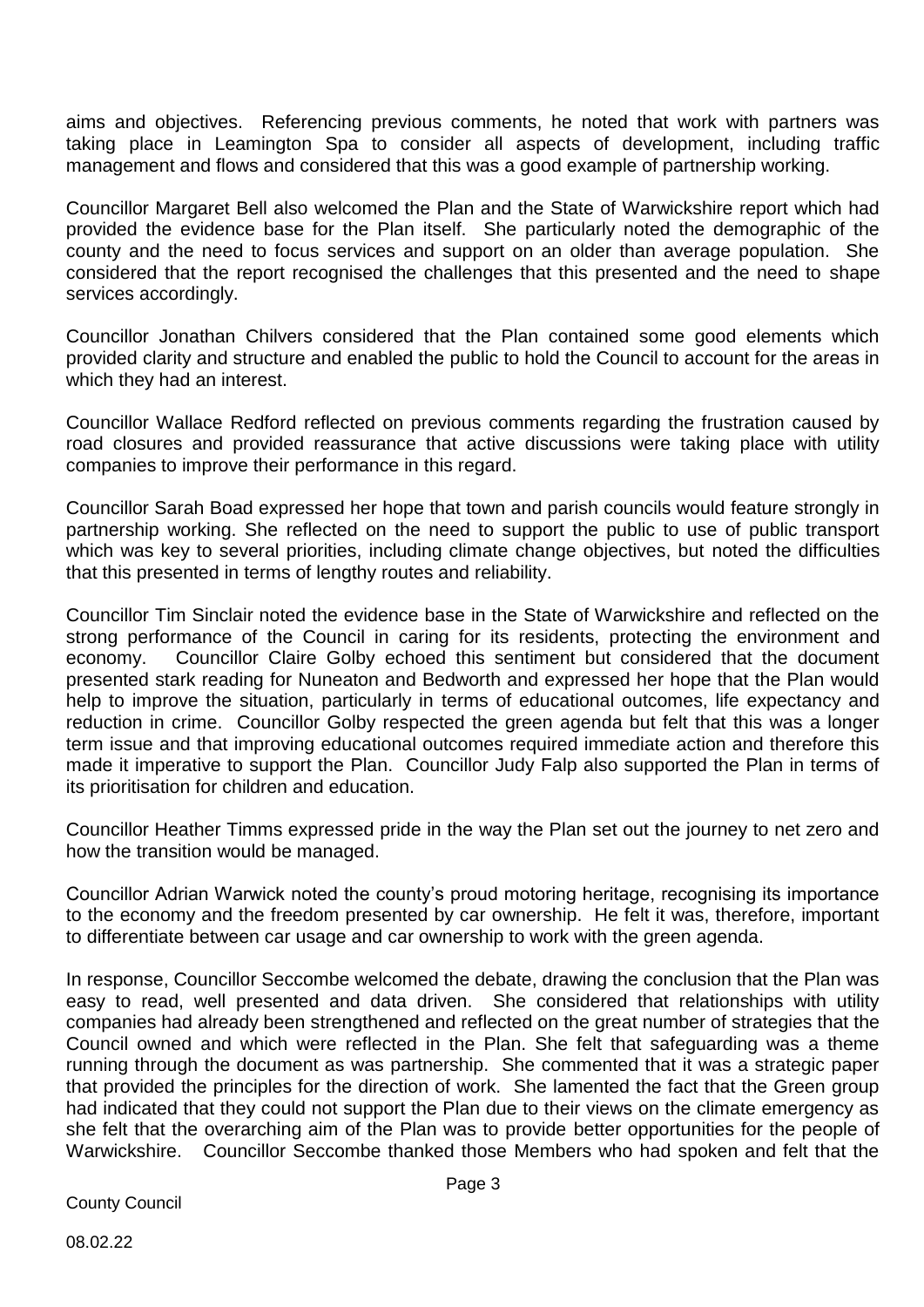Plan created a clear direction for travel, an awareness of where the differentials were not good enough and a way to drive opportunities and improve. She welcomed the ambition of the Council which she considered could be achieved through the implementation of the Plan.

#### **Vote**

A vote was held. The motion was agreed by a majority.

#### **Decision**

Resolved:

That Council approves the Council Plan (appended to the report at Appendix 1) and supporting State of Warwickshire evidence base (appended to the report at Appendix 2).

#### **3. 2022/23 Budget and 2022-27 Medium Term Financial Strategy**

Councillor Peter Butlin, Deputy Leader and Portfolio Holder for Finance and Property introduced the item by thanking officers for their assistance and hard work in developing the budget. He also thanked the budget working group for their assistance in developing the proposals. He then proceeded to set out the Conservative Group's budget proposals as contained in the appendix to the published report. In doing so he emphasised the following points.

- The challenges presented by the pandemic and the response of the Council and residents of Warwickshire to remain true to its ambition and vision.
- The strong financial base that allowed the Council to deliver on its ambitions and make a positive and lasting impact for the benefit of the people and communities of Warwickshire. The proposed budget continued to ensure that the Council's finances were robust and sustainable.
- The Council's commitment to the most vulnerable in the community, particularly highlighting investment of over £14 million to meet the growing numbers of elderly citizens and vulnerable adults who needed help and support; more than £10 million in children's social care services to meet the costs arising from the increasing numbers of children and families needing support; and just over £13 million to support children and young people with disabilities and those with Special Educational Needs.
- Continuing to seek efficiencies to deliver better value for money to taxpayers; driving cost reductions through investment in digital, data and automation, adopting more commercial approaches and continuing to support investment that provided for buoyant business and household taxbases
- Provision for a £5 million programme over the following three years to invest in digital technology and automation.
- Investment of over £3 million over the following five years to provide targeted support for young people to improve mental health, well-being and resilience, and provide activities that distracted from crime and county lines, meaning fewer children and young people entering the criminal justice system.
- Investment of £1.5 million in the Fire and Rescue Service to develop and embed joined-up approaches to fire prevention, protection and response as well as the promotion of equality, diversity and inclusion in the workplace, making Warwickshire a safer place to work and live.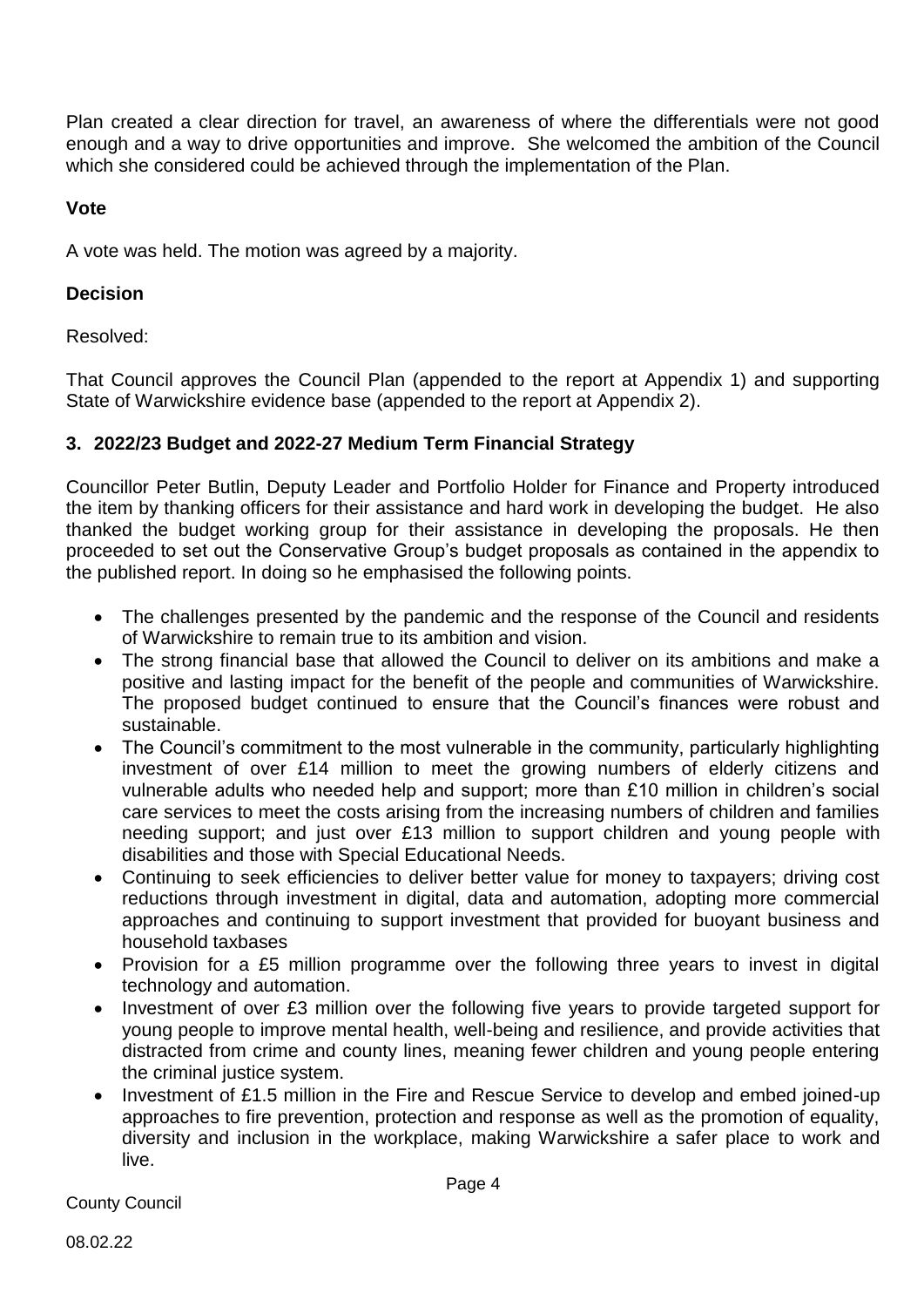- Investing over £43 million in transforming Nuneaton town centre through investments in the transport infrastructure and the creation of a new library and business centre as part of a commitment to working with communities and partners to reimagine town centres and create vibrant, quality neighbourhoods.
- Investment of almost £0.5 million supporting early years providers, so that more children living in the most disadvantaged parts of the county would be school ready and could reach their potential.
- Investment of £450,000 a year to create the capacity to drive forward progress towards net zero targets for 2030 and no later than 2050 and to work with partners to plant a tree for every resident in Warwickshire.
- Provision for £120 million for investment through the Warwickshire Property and Development Group to deliver over 2,000 homes initially, 95,000 square feet of industrial space and 42,000 square feet of retail space; helping the residents of Warwickshire find a good place to live and work.
- The Council continued to secure significant foreign direct investment creating new jobs in the local economy. The Gaming sector had continued to grow through the pandemic and was proving to be a major employer in Leamington and the proposals sought to continue this growth by making available £140 million of loan finance available for businesses, both small and large, to support investment and growth in the local economy through the Warwickshire Recovery and Investment Fund.
- Recognising that commercial investments carried additional financial risks, the proposals ensured that funds were in place to cover financial and commercial risks.
- The priority areas for investment were clearly set out in the budget proposals, which related to the seven areas of focus in the Council Plan and put the resources in place to allow the Council to take the first steps to deliver on those areas of focus.
- The critical role of the reserves strategy which provided a clear framework to manage the 'rainy-day' money held to cover the financial risks and uncertainties faced whilst providing capacity for investment in Council Plan priorities.
- The pressures faced by residents in terms of rising household costs and the proposal to increase council tax by 3.75% instead of the 4% anticipated at the end of the previous year. This would be achieved by taking 2% of the maximum 3% of the opportunity to levy additional Council Tax, to fund rising costs and demand for adult social care and increasing council tax itself by 1.75%. Both elements were below the maximum increase possible and well below the rate of inflation at the time of the meeting.

In summary, in commending the budget to Council, Councillor Peter Butlin considered that the budget strategy he had set out would deliver a thriving economy and places, a county where people could live their best lives and provide a sustainable future for those who lived, worked in and visited Warwickshire.

Councillor Izzi Seccombe seconded the motion and reserved her right to speak.

#### **Amendments**

#### **Labour Group Amendment**

Councillor Sarah Feeney highlighted the following points in the amendment: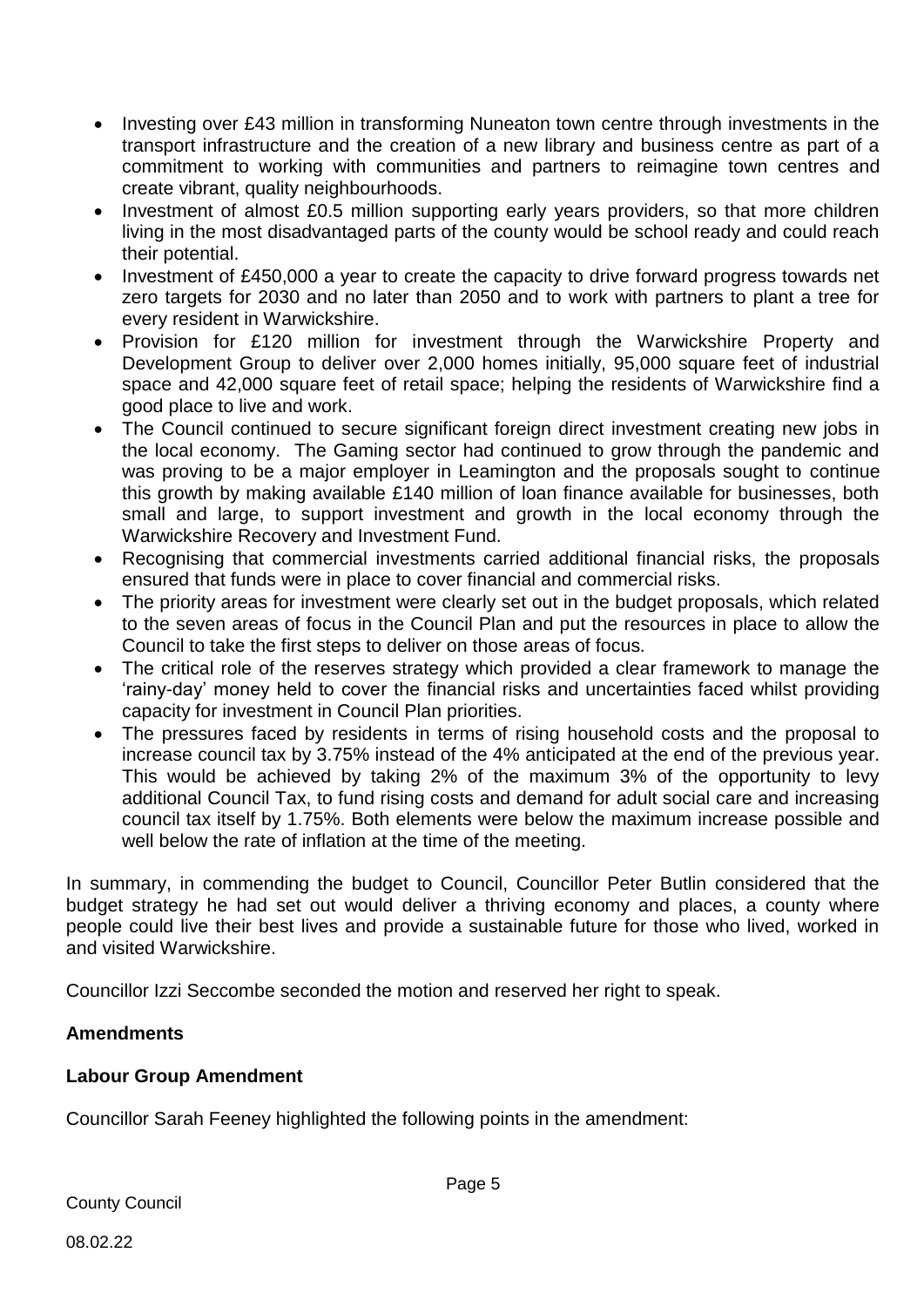- The delivery of quality public services for all residents, particularly those most in need and address the causes of poverty by working with all sectors to deliver for residents.
- Supporting a skilled workforce with good opportunities, starting with investment in young children, focussing on the first 1001 days of life.
- Provision to invest in skilled and quality jobs, like engineering, to improve salary expectations for adults wishing to get on the property ladder.
- Investment to supply short term care so those at risk of being admitted to hospital could be cared for in their own homes and there was also a commitment to review the effectiveness of adult social care savings and, if demand did not grow as anticipated, to redirect resources to support those finding it difficult to exit hospital and who were in need of short term support
- Continuing to fund the community safety element of trading standards to deliver on residents' concerns about feeling safe in their communities
- The inclusion of proposals to protect SEND transport
- Provision of quality counselling for young people and investment in the Prevent strategy
- Removal of the annual allocation of £40,000 to mitigate the impacts of HS2 with an emphasis on the need to hold HS2 Ltd to account differently.
- Removal of the allocated funds for the repair and preventative maintenance of gaining vehicle activated speeding signs
- Removing proposals to drive income in country parks and ensure that they remained accessible for all families.
- Provision for further investment in the fire service improvement plan
- Removal of the allocation to increase the Council's business analyst capacity
- An increase in borrowing was not supported as she did not consider it was clear how the proposals to do so impacted on revenue and she was reluctant to see a reduction in revenue when there were important priorities to spend on.

Councillor John Holland seconded the amendment and reserved the right to speak.

#### **Liberal Democrat Group Amendment**

Councillor Jerry Roodhouse highlighted the following points put forward in the Liberal Democrat Group amendment:

- The one-year local government settlement from the government was lamented as this did not provide any certainty for local government over the long term.
- An increase in investment for Dementia and Alzheimers care, particularly targeting young carers
- Investment in early intervention and prevention
- Investment in the acceleration of the work in communities around long Covid as identified by the Director of Public Health in her annual report 2020/21
- Noting that highways maintenance had received reduced investment on a national level, more investment was proposed for pothole and road maintenance
- Proposals to increase community councillor grants from £6,000 to £8,000 per year to further boost local communities after Covid. Councillor Roodhouse asked the Groups to consider this as an adjustment for permanent allocation.

Councillor Sarah Boad seconded the amendment and reserved the right to speak.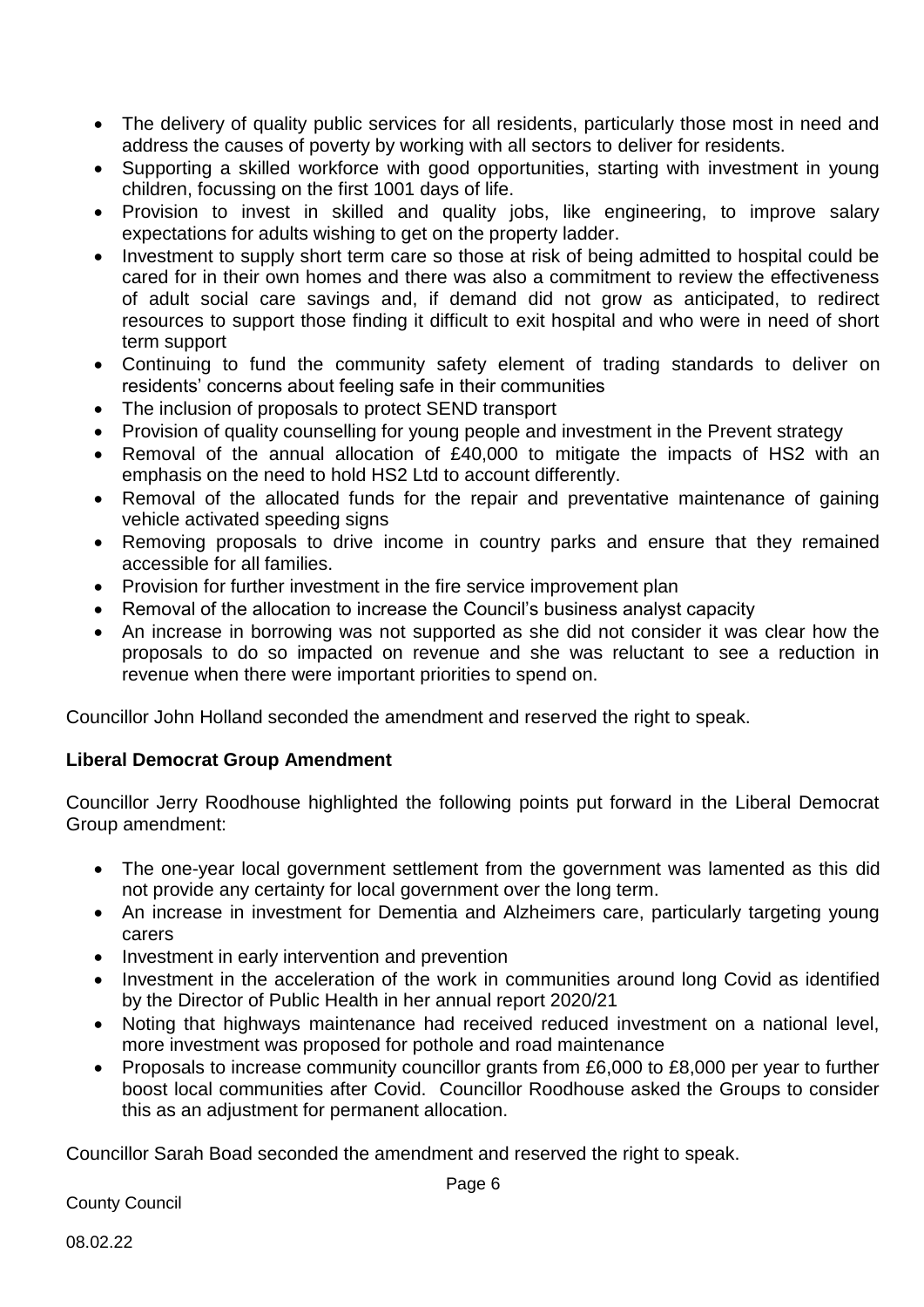#### **Green Group Amendment**

Councillor Jonathan Chilvers thanked officers for their support to develop the budget proposals and highlighted the following points from the amendment:

- The rise in the cost of living cast a long shadow over the budget and whilst the Green Group had considered whether there was potential to reduce the rise in Council Tax, it had reluctantly been accepted that to continue providing key services, the 3.75% rise would need to be supported.
- A reduction in the size of the capital fund
- A focus on supporting families and strengthening communities. The permanent investment in youth strategy was applauded as a good direction of travel and the proposals provided funding for a fire and rescue service youth citizenship project together with investment in the crucial early days of life, focussing on the first 1001 days.
- Investment to increase capacity for addiction recovery programmes
- Protection of the public health budget and public health provision which had served the Council well during the pandemic and which brought evidence based expertise to areas like air quality, homelessness, addiction and planning.
- Protection and expansion of the capacity of the trading standards service
- Proposals for transport transformation would set out how to improve the direction in terms of reducing emissions on highways. £350,000 was also proposed to be injected into highways community action funds to support 20mph limits for those towns and villages that wanted them.
- An increased capacity in the forestry team to meet the increase in demand and to accelerate emerging climate change initiatives (ie tree planting schemes)

In summary, Councillor Chilvers noted that there was a deep responsibility to spend money wisely particularly with the challenges that would arise in the coming years and he believed the investment and plans in the amendment would better meet those challenges.

Councillor Will Roberts seconded the amendment and reserved the right to speak.

#### **Adjustment to the Conservative Motion**

The meeting adjourned at 11.45am whilst the adjustment proposed by the Liberal Democrat group to increase community councillor grants from £6,000 to £8,000 per year was considered. Upon returning at 12.03pm it was confirmed by Councillor Peter Butlin that the proposed adjustment was accepted as a friendly amendment, which was agreed by Councillors Feeney and Chilvers.

#### **Debate**

Members of Council made the following points:

Councillor Jeff Morgan (Portfolio Holder for Children, Families and Education)

• The pandemic had had a big impact on everyone's lives. Children in disadvantaged families had been the hardest hit.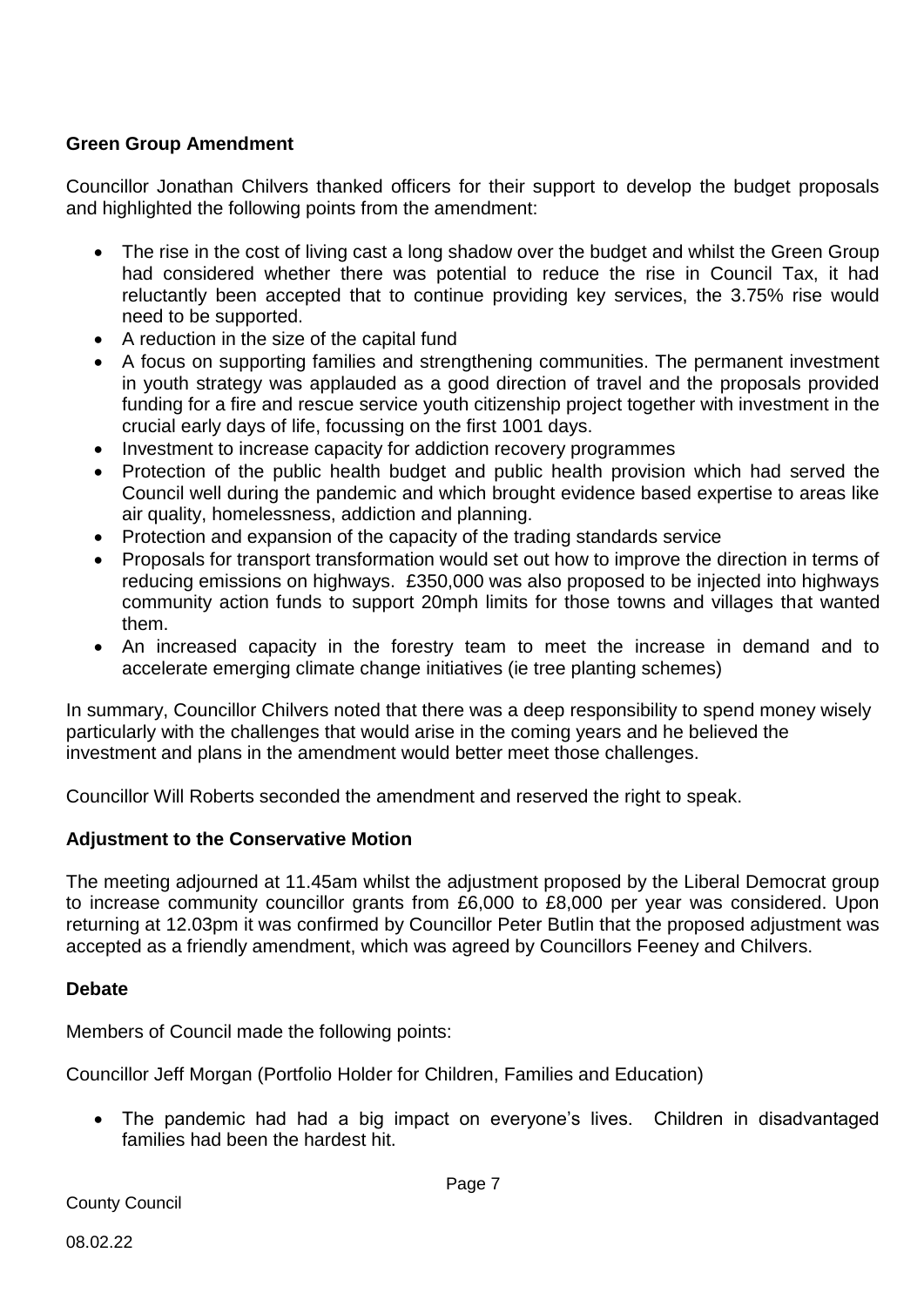- Further investment was being made in SEND and early years projects and there were ambitions to make savings through better contract management and more efficient use of taxes.
- OfSted had recently judged Children's Services as good and tribute was paid to officers and the Council who had voted to support policies which had assisted in this achievement.
- He welcomed proposals to create more OfSted regulated children's homes locally and additional investment to help create a better placement mix.
- There were strategies in place which recognised and prioritised support for the early years and the approach set out in the Leadsome report on the Best Start for Life was already implemented in Warwickshire.
- Investment of £0.7million was welcomed for targeted support for mental health and wellbeing and provide activities to distract from county lines.
- The proposed further £10.5million in increased investment in children and family services to meet costs arising from higher numbers of Looked-After Children, foster care and resident care costs was welcomed.
- Setting council tax at a reasonable level was to be welcomed in the current economic climate.

Councillor Penny-Anne O'Donnell discussed options under development in relation to early years which would provide support from the first 1001 days of life and demonstrated the Council's ambition for children and the levelling up agenda.

Councillor Sarah Millar supported investment in the first 1001 days which laid the foundations for children's futures, relationships and life outcomes. She considered that an investment in children was an investment in the communities around them, particularly when the impacts of Covid and the toll on mental health and wellbeing were well known and becoming more apparent.

Councillor Brett Beetham reflected on his experience as part of the budget working group. He noted that his community councillor grant had been fully utilised by community groups in his division in the first round and he was therefore very supportive of the proposed increase. He also supported the conservative proposals to continue investment in transforming Nuneaton which would be at risk if the opposition group proposals were supported. Councillor Beetham also welcomed additional funding in the Conservative proposals to improve the speed of autistic disorder spectrum diagnosis.

Councillor Marian Humphreys welcomed investment in special educational needs and disabilities and early years.

Councillor Wallace Redford (Portfolio Holder for Transport and Planning)

- The budget proposals enabled the continuation of the value for money policies which were the trademark of the administration. The council was facing new pressures and the community would be expecting the Council to deliver on those issues.
- The proposals included investment of £6 million in cycle infrastructure schemes, part of a wider programme delivering 18km of new or upgraded cycling infrastructure, a further 11km with a value of approximately £6-8 million was being delivered as part of other transport infrastructure schemes.
- The provision of electric vehicle charging points was moving forward, with plans to install 150 electric vehicle charging points per year with a minimum target of 750 points by 2030.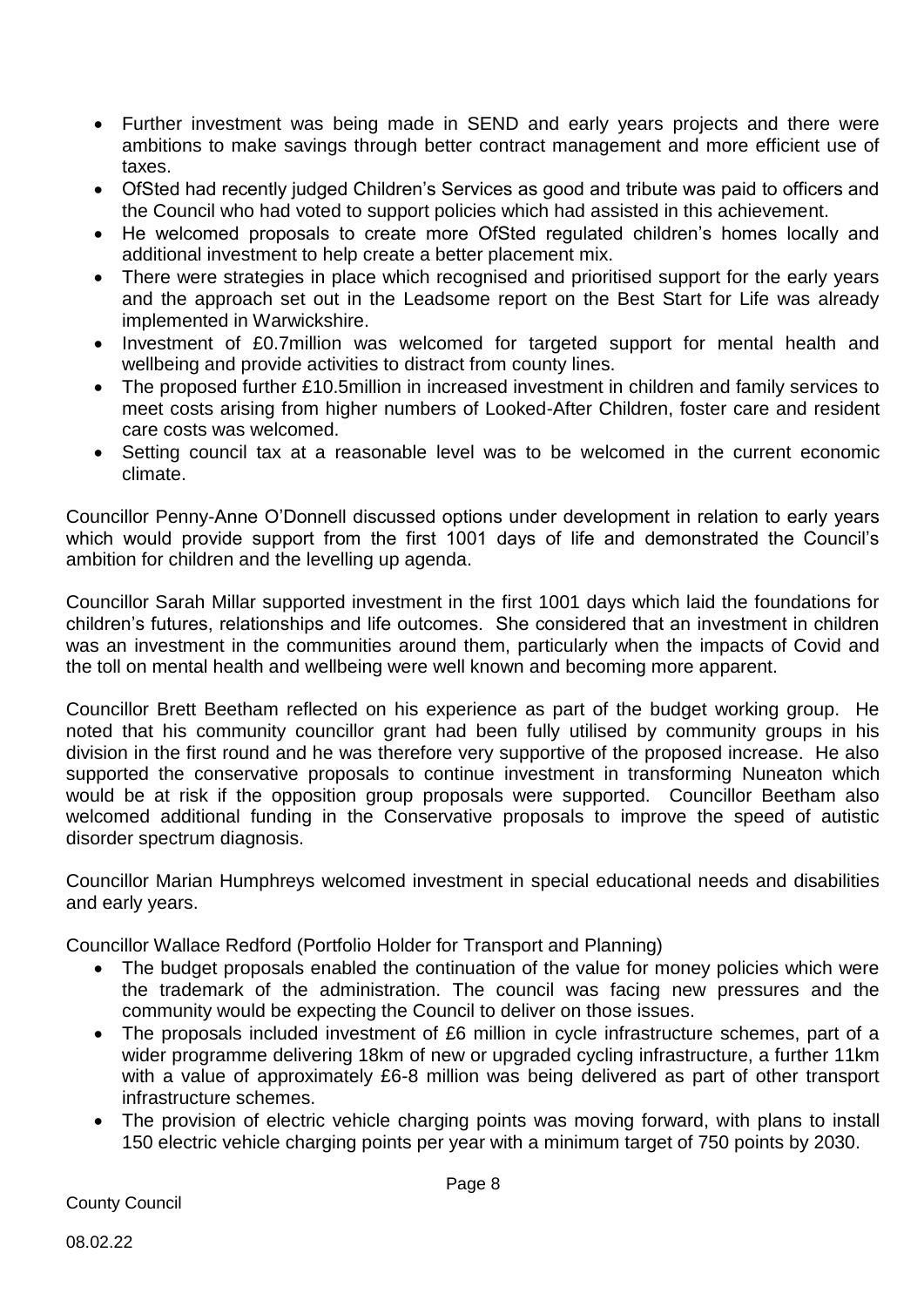- HS2 continued to be a major issue and committing to continued funding for the HS2 team was important to mitigating the impact of HS2 on local communities and holding HS2 Ltd to account.
- Across planning and transport, there was an agenda for change, innovation and creating opportunity by creating opportunities through additional capacity in transport planning. Funds were being invested in town centre transformation schemes, vehicle management, highways and the maintenance of vehicle activated signs as valuable road safety assets.

Councillor Andy Crump (Portfolio Holder for Fire & Rescue and Community Safety)

- Reflected on the council's track record of meeting targets and maintaining appropriate levels of reserves which had enabled the authority to be in a position to respond to the covid pandemic.
- Endorsement of funding to hold HS2 Ltd to account in view of the impact it had residents in Southam.
- Warwickshire Fire and Rescue Service (WFRS) had a proposed total budget of £22,636,143 for 2022/23, an increase of £733,197 on the previous year budget (an increase of 3.3%). The budget further proposed that WFRS received an annual inflationary increase based upon a consistent methodology applied across the authority. £230,000 was being put back into the budget for the Day Crewed Plus (DCP) Mitigation and a time limited allocation of £775,000 in 2022/23 and £775,000 in 2023/24 had been included in the proposed budget for the improvements required following an assessment made by HMICFRS and the improvement that WFRS had determined was required for the communities of Warwickshire. Budget reductions had been identified in relation to third party spends where savings had been allocated across the authority. WCC. This would be challenging to achieve. Savings around the commercial training offer were identified, which were reliant on completion of the training facilities.
- WFRS was addressing environmental concerns with greener and electric equipment and had used new methods of tackling fires to avoid watercourse contamination.
- WFRS had dealt with several major fires over the previous year and condolences were extended to the relatives of the gentleman who lost his life in the fire at Leamington.
- In terms of flooding, there was commitment and consensus from partners to work together and be more joined up in the planning process and be better at enforcement. An officer working group had also been formed to deal with finding cost effective ways of dealing with flooding. This work would provide a better understanding of the risks to the community and through capital and other funding sources, there would be funding for schemes in all parts of the county. Work with the Regional Flood and Coastal Committees would assist the Council to find the most appropriate schemes to meet targets.
- Trading standards budgets were relatively stable but they were reliant on partnership funding to continue to protect vulnerable residents and animals in the county. The team had new initiatives with regard to the commonwealth games, Natasha's Law would see work take place with small and independent businesses to ensure the labelling requirements for pre-packaged foods were met, and work with estate and letting agents to ensure national standards were achieved with a focus on energy performance certificates.
- 2022/23 would see the realignment of resources in community safety to provide capacity to deliver against the serious violence prevention programme – as the Police Crime Sentencing and Courts Bill came into force, this would provide a big focus for partnership working with new initiatives for 2022/23, particularly with regard to the safety of women and girls and funding to distract young people from county lines.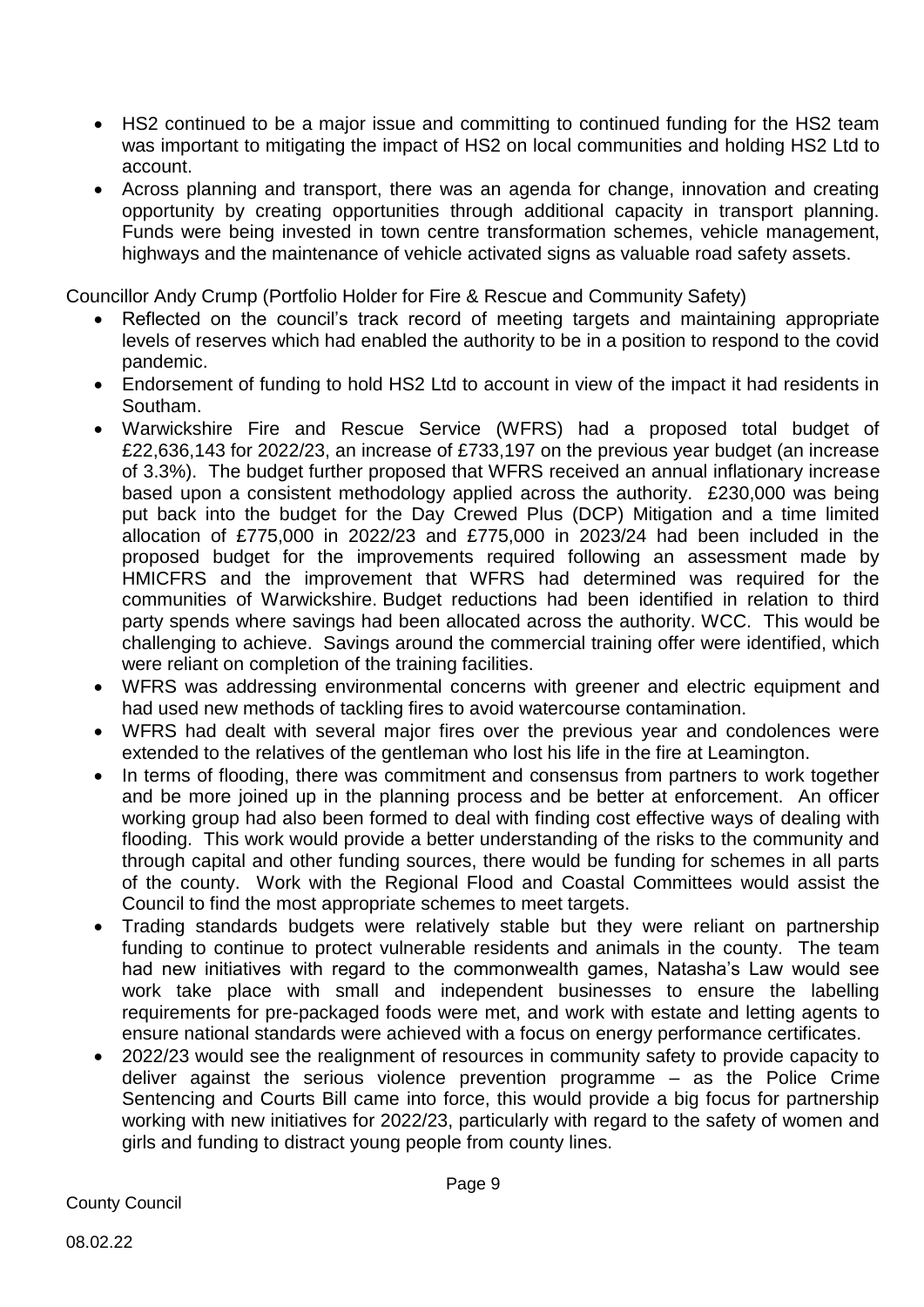Councillor Kam Kaur (Portfolio Holder for Economy and Place)

- Reflected on the changes that had taken place over the previous 12 months in terms of the organisation and the way it conducted business and the way the County Council had provided support to business over the course of the pandemic, safeguarded jobs and created new jobs.
- The Council was working with key stakeholders through a partnership with the Institute of Place Management to explore the key drivers of change and provide a toolkit to help town centres develop recovery and growth plans whilst also investing via the tech challenge to develop online platforms to support the online presence of town centres and creating new focal points through the installations resulting from the Art Challenge programme.
- Recognising the significant challenges faced by the tourism and hospitality sector, a marketing promotion campaign – 'visit Warwickshire' – had been undertaken that had reached a combined audience of 47 million people. A specialist business support programme had also been launched to support the sector.
- Despite difficult economic conditions, significant investment had been secured and a strong presence in key sectors had been maintained.
- In terms of the levelling up agenda, good progress had been made towards transforming Nuneaton.
- The Council was working closely with District and Borough Councils on place-based initiatives
- Since the establishment of the CSW broadband project in 2012, properties with access to superfast broadband had increased from 73.8% to 97.98% as at 31 January 2022
- Work continued with mobile network operators to upgrade and extend connectivity to 4g coverage across the county and to extend 5g connectivity.
- The Conservative budget was based on the ethos of "invest today for a better tomorrow" and the points outlined demonstrated that the authority was strongest when it worked as a team with partners and communities.

Councillor Judy Falp welcomed investment in early years and suggested that any options under development in this regard would benefit from reflecting on the positive delivery of the children's centres.

Councillor Martin Watson welcomed being invited to take part in the budget working group and the pragmatic, sustainable and aspirational budget that had been delivered. He represented a division which was significantly impacted by HS2 and he recognised the need for HS2 Ltd to be held to account. Whilst he appreciated the sentiment that it should be self-policing, he recognised that as a commercial enterprise, some holding to account for their actions would be required.

#### **Adjournment**

The meeting adjourned for lunch at 12.56pm, reconvening at 2.00pm. Councillors Judy Falp and Daren Pemberton had left the meeting.

#### **Debate (Continued)**

Councillor Adrian Warwick reflected on the impact of the pandemic and how the Council could make investments that would drive the economy. He welcomed the schemes already in place ie the Warwickshire Recovery and Investment Fund (WRIF) and the Green Shoots scheme and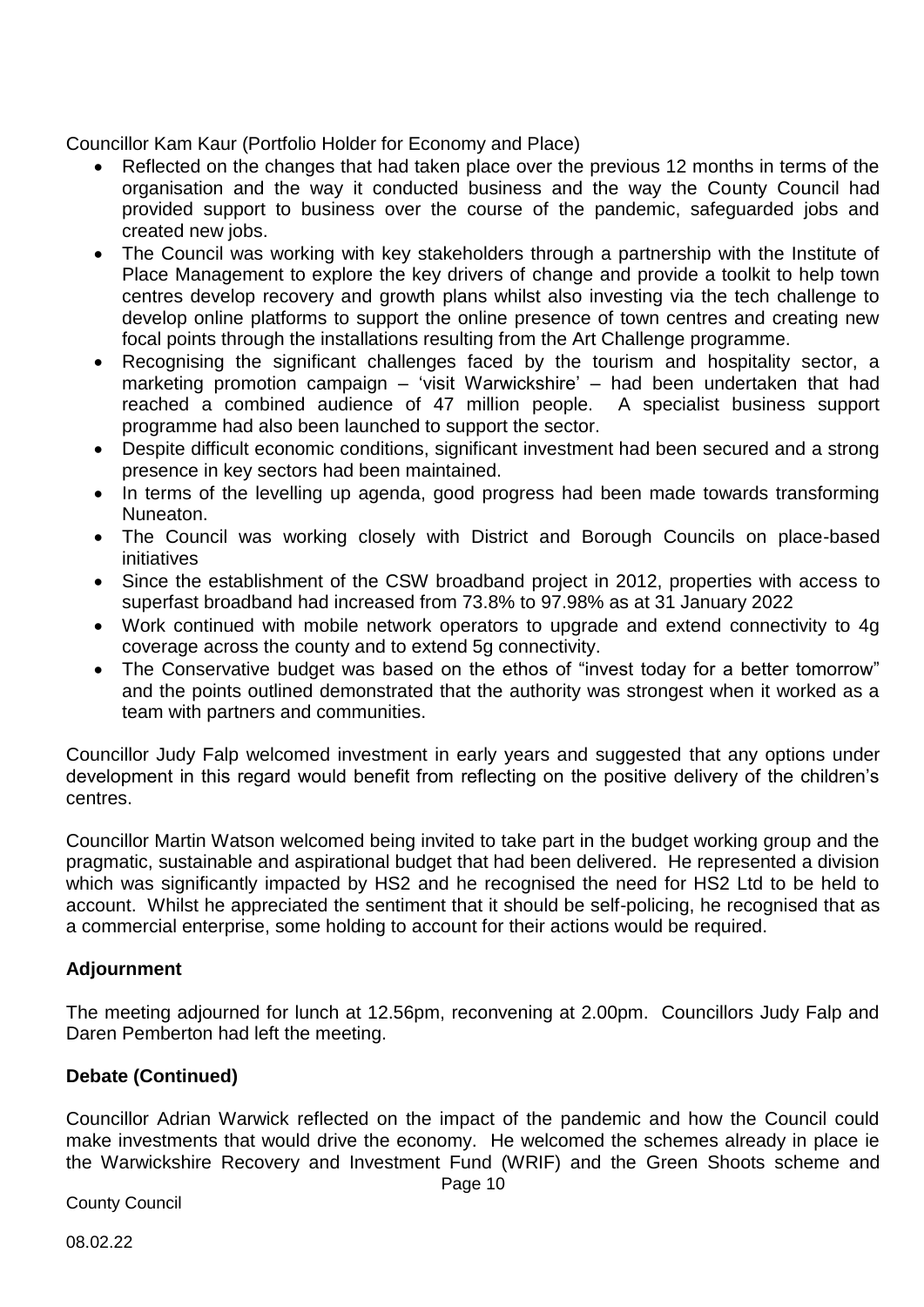considered that the green agenda could be driven by investment in industry. He considered that such investment would drive growth, which would drive job opportunities which would pay for homes, meeting the expectations of young people looking to the future and a home of their own.

Councillor Andy Jenns (Portfolio Holder for Customer and Transformation) welcomed the following points in the conservative budget

- 1.8m time limited investment into the digital roadmap as part of a programme to drive future cost reduction
- Allocation to business and customer services of £60,000 to provide capacity to respond to Stage 2 complaints in line with statutory duties
- An allocation of £167,000 to make permanent use of the LGA Graduate Scheme in the Council structure as this had a valuable impact on growing the leaders of the future.
- Additional funding for business support to reflect growth in social care and education and a time limited allocation for covid pressures
- Additional support for business analyst capacity which provided better value for money than using contractors
- He did not feel he could support the proposals in the alternative budgets to remove support for the HS2 team, as his division was significantly impacted by the project; similarly, variable speed signs on the A51 were greatly valued by residents in his division and so he supported funding to maintain them.

Councillor Jan Matecki reflected on the amendments that had been presented but considered that the Conservative budget proposals provided a better balance between spending and investment which supported and protected the vulnerable in the community. He welcomed moves to limit the council tax increase in light of the pressures residents would be facing over the coming months.

Councillor Margaret Bell (Portfolio Holder for Adult Social Care and Health) noted that the budget was wide-ranging in its support of health and social care and she highlighted the following areas in particular:

- Adult Social Care was the Council's highest spending service and it was a top priority for citizens, instrumental to keep them safe and at home independently. It was also crucial to assist the flow through hospitals.
- Increasing demand was not just about changes in population, people coming through the system needed longer and more intense care than in the past. There was also a reduction in the people who were self-funding and changes from the government needed to be taken into account. In recognition of this, the budget proposals made an additional allocation of £40 million towards the adult social care budget.
- Continuous improvement and different care pathways together with the use of digital and automation were being considered to help people shape their own solutions and be supported well at home.
- A review of the discharge to assess process had been agreed and the budget supported the extension of extra care housing for those who would prefer that type of setting.
- Adult social services was really good and had been recognised as such in the latest peer review. In order to continue to provide this good service, work with partners was required. The authority had improved partnership working further over the previous two years as organisations had come together to meet the demands of the pandemic.
- Current pressures in the care market were recognised and being addressed through mutual aid calls.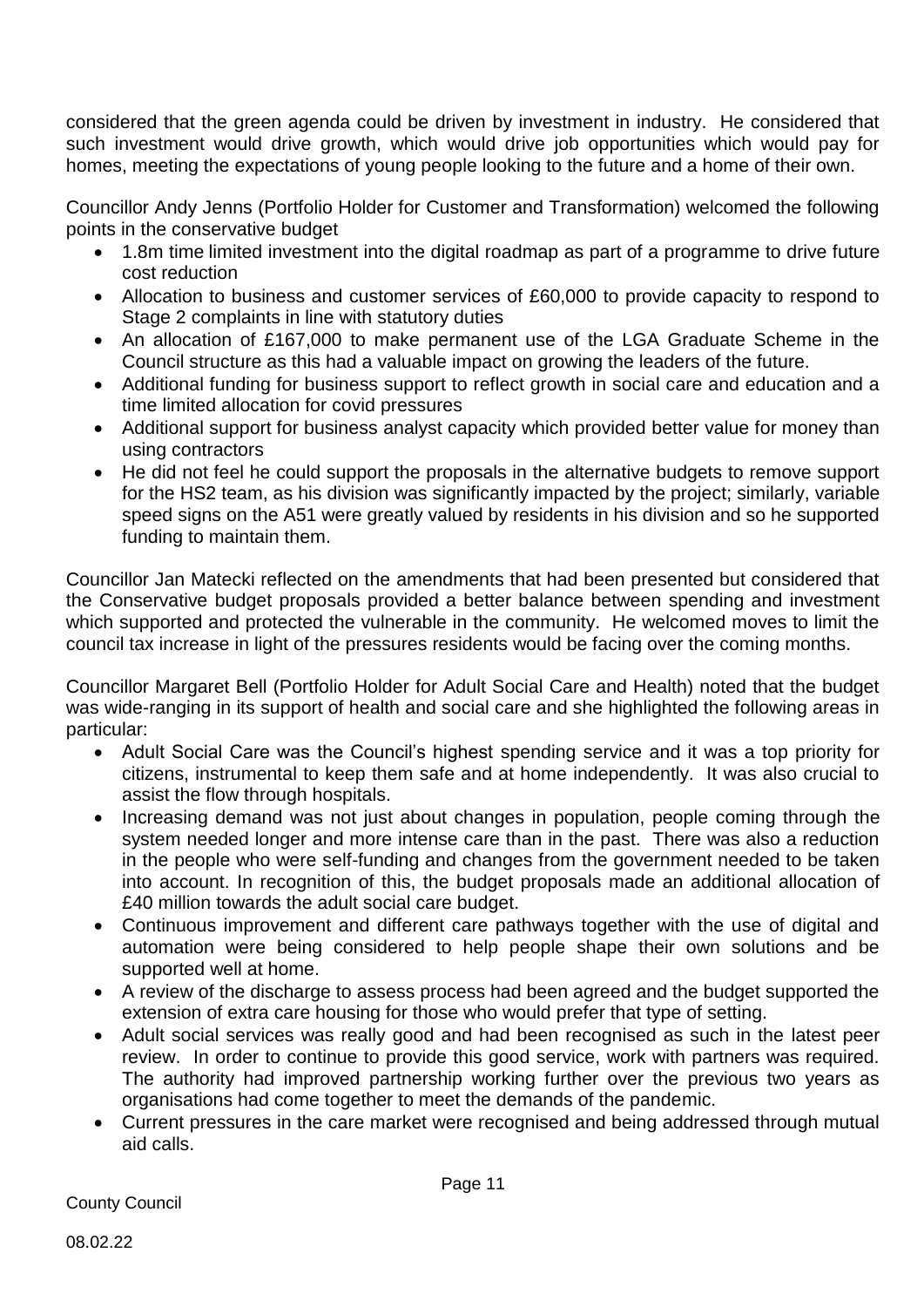- It was noted that the government was allowing authorities to increase the adult social care levy by a further 1% in recognition of the pressures on this service area, however, in noting the financial burdens being faced by households currently, the conservative budget did not propose this addition.
- The wide ranging impact of the covid 19 pandemic on residents' health and wellbeing was recognised and investment in a number of supportive programmes had taken place.
- The budget proposals included an allocation of £60,000 to support a new dementia strategy which would include dementia friendly communities.
- The county was also facing reorganisation of the health and care system through the Integrated Care System. The authority was a key partner in shaping this for the benefit of residents. One of the key objectives of the ICS and also of the Council Plan was the reduction of health inequalities. The use of the health equity assessment tool had been embedded across the health and social care system with £100,000 in the budget to support this initiative. The recent SEND Inspection had highlighted the waiting times for autism diagnosis, which had provided a welcome focus in this area. The authority had worked with partners to agree a plan to achieve a target of 13 weeks wait by 2024, supported by proposed partnership funding of £2.56 million on a recurrent basis and also a non-recurrent investment of £5.4 million to reduce the waiting list down to meet the target.
- The Public Health team continued to ensure that health had a high profile in the organisation and had initiated a 'health in all policies' approach across the council.
- Thanks were extended to the staff working in this service area for their commitment to providing essential services to residents.

Councillor Heather Timms (Portfolio Holder for Environment, Climate and Culture)

- The proposed budget stated this Council's commitment to net zero carbon emissions by 2030 and the wider county by 2050. There was a strong and clear alignment of the Conservative budget to the Council Plan towards delivering on net zero commitments
- There had already been an investment of £200,000 to produce a new sustainable future strategy to deliver a properly costed plan and trajectory later in the year. This was supported by a permanent investment of £270,000 to accelerate the strategy which would embrace all the Council's partners. The budget delivered on the need for climate change action to be embedded in all actions including the Council's purchasing strategy.
- In the previous year £4 million had been commited for the investment fund for climate change. The first round of the £1 million Green Shoots Community Climate Change Fund had delivered many successful projects across Warwickshire and a second round was planned for the current year along with a Young Green Shoots initiative.
- A local COP26 sub regional conference was being convened for Coventry and Warwickshire public services, businesses and voluntary groups were invited to come together to agree joint actions.
- Warwickshire had introduced the first local government biodiversity net gain in the UK. Biodiversity and tree planting would be progressed through the proposed budget with a £450,000 investment for the forestry team, including a new tree planting team to meet plans to plant a tree for every resident in the county.
- As preparations for the commonwealth games in the region took place, the Visit Warwickshire campaign had reached an audience of 47 million. The heritage and culture team were equally prepared and had produced the Warwickshire Waterways strategy to support the developing of walking and cycling routes.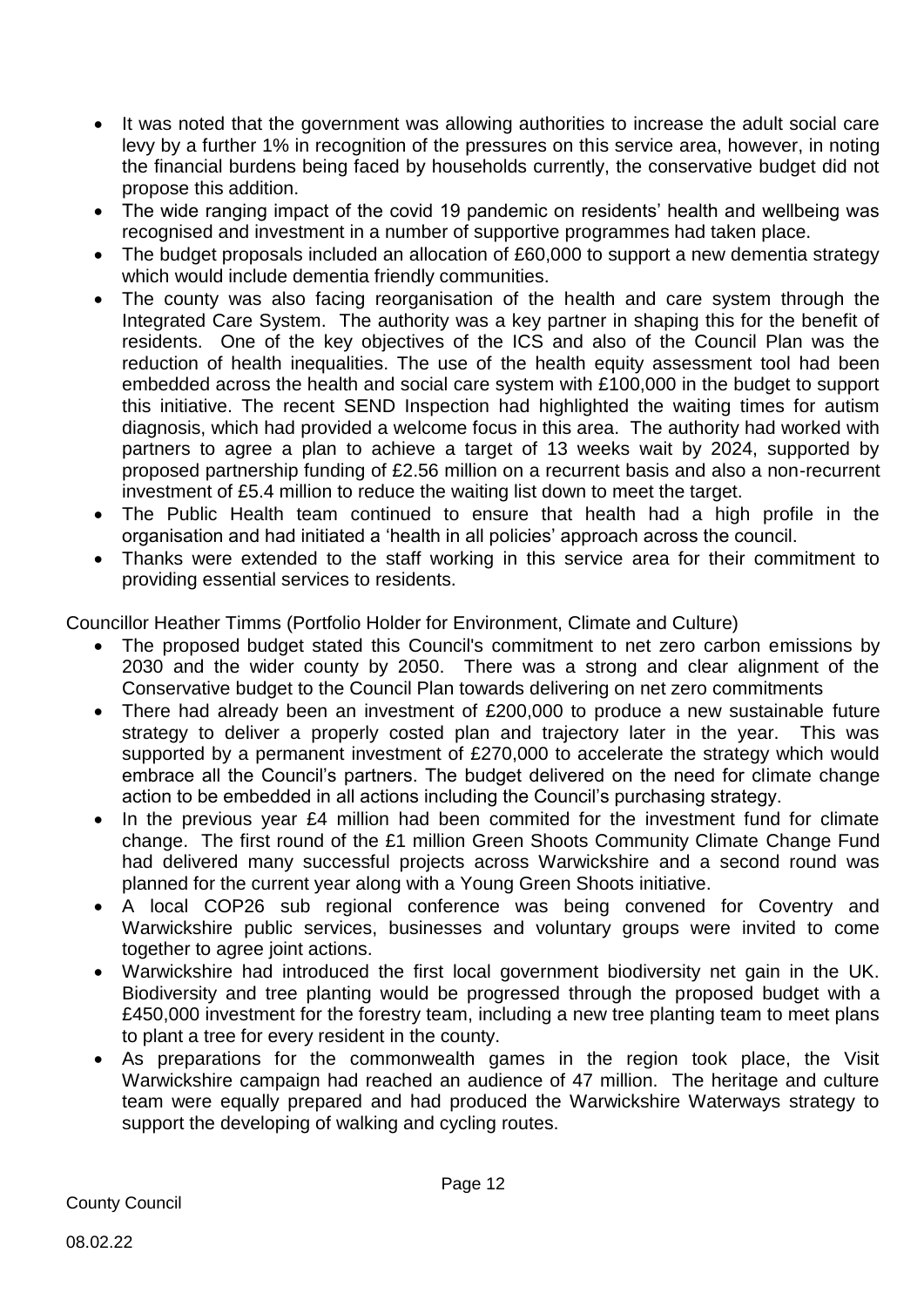- Country parks were important green spaces welcoming nearly one million visitors per year. Although car parking charges were in place, the Conservative budget proposals would see free access to these spaces remain.
- The Conservative proposals would see the development of the events programme including the outdoor education offer through more ambitious commercial partnerships and dedicated marketing resources.
- Infrasture investment in the proposed Conervative budget supported the Council Plan and its sustainable future priorities. This would include fundamental review of the household recycling facilities to continue excellent service to residents and a review of the commercial offer to ensure that businesses had access to local affordable waste services.
- She welcomed the proposed increase to community councillor grants by £2,000 and hoped they would be used to support community powered events which would build capability, address levelling up and support strong community spirit across the county.
- Councillor Timms extended thanks to the officers that had provided support to her over the course of the previous year

Councillor Christopher Kettle welcomed the strategy for children and young people in the conservative budget and considered that work to counteract county lines was to be particularly welcomed. He also considered the allocation to mitigate the effects of HS2 and provide a holding to account mechanism was essential to exert influence and protect residents.

Councillor Piers Daniell recognised that funding for education was a long-term strategy, and reflected on a recent visit to Southam College which was being rebuilt over four years with environmental concerns being addressed. He also welcomed the commitment to outdoor education and funding to support a new strategy.

Councillor John Holland (Seconder of the Labour Group Amendment)

- The County Council Network expected that government decisions would increase the costs on county councils in terms of adult social care.
- The Labour proposals included a funding project to improve discharge from hospital to home.
- Inflation was identified as a big risk and high inflation costs would have the greatest impact on the most vulnerable. The Labour budget had those vulnerable people in mind. Councillor Feeney had been working on the proposals for several months, involving new councillors in the Group and focussing the proposals on what residents and vulnerable people needed.
- Whilst he saw some merit in the opposition group amendments, he commended the Labour amendment.

Councillor Sarah Boad (Seconder of the Liberal Democrat Amendment)

- Funding for early years was to be applauded.
- Funding for Outdoor Education was welcomed.
- It was important to support vulnerable residents and reduce health inequalities and she commended the Liberal Democrat Budget for addressing these issues.

Councillor Will Roberts (Seconder of the Green Amendment) expressed thanks to those officers involved in pulling together the budget and made the following points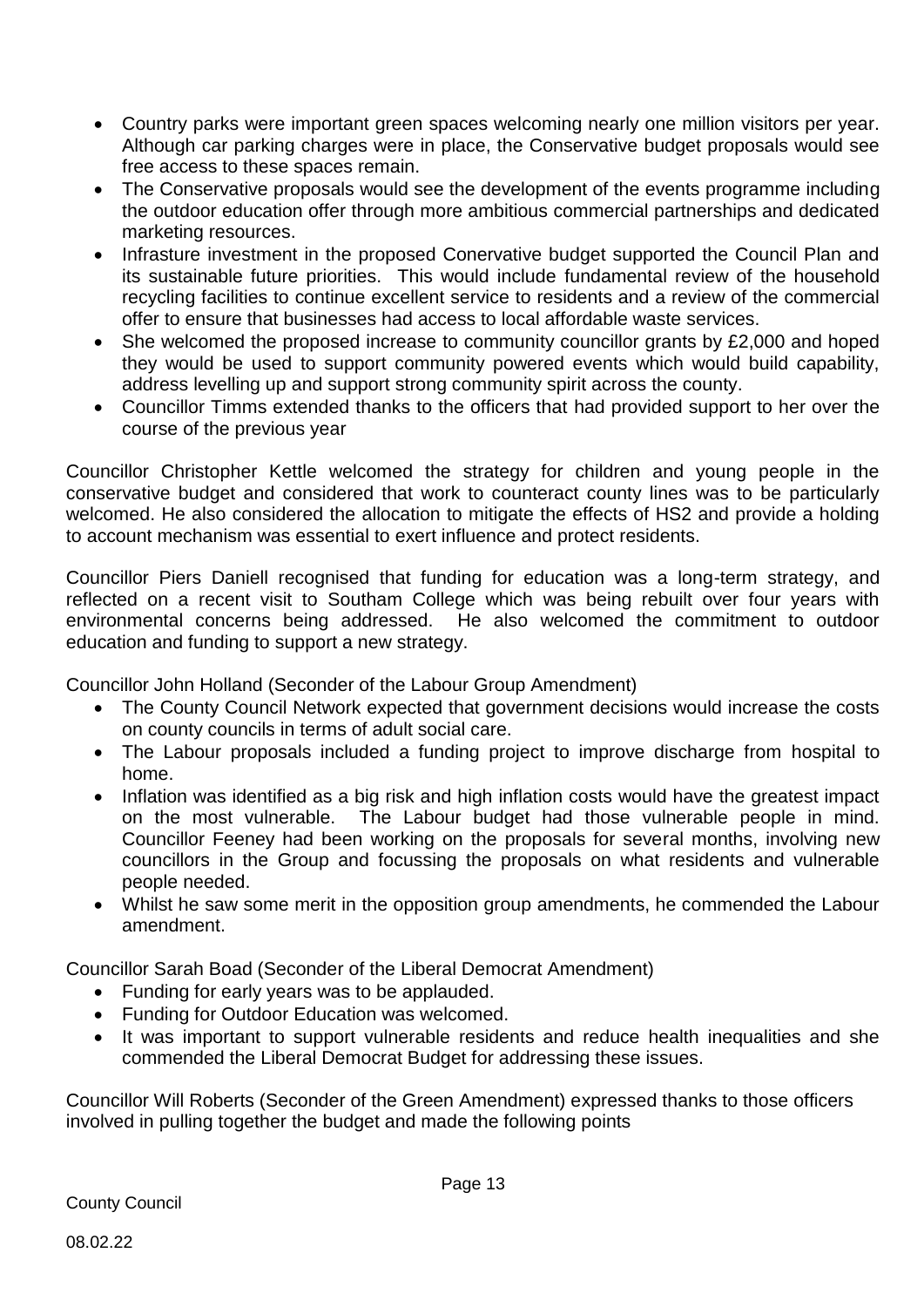- He commended the Green amendments for proposing a budget that was fit for the future, with investment in key services and funds for projects like a fire and rescue service citizenship scheme and safer roads through the introduction of 20mph limits.
- The budget provided resources at the heart of those services that would deliver net zero sooner and sought to protect residents from climate emergency impacts.

Councillor Izzi Seccombe (Seconder of Motion) thanked the chamber for the contributions that had been shared.

- In supporting the Conservative budget, she welcomed the alignment to the Council Plan, particularly in terms of family support, the youth service, HS2 and investment in economic growth.
- In response to calls to introduce 20mph speed limits, Councillor Seccombe asked how this would be achieved when those proposals sought the removal of vehicle activated signs. She had yet to be convinced of any economic benefit to the proposals, particularly as new cars were no more fuel efficient at 20mph and in some areas the speed reduction would be detrimental and cause frustration.
- Investment in graduates and young people through apprenticeships was welcomed to provide hope to those individuals for their futures.
- Councillor Seccombe concluded by thanking those councillors who had taken part in the budget working group and also expressed her gratitude to Councillor Roodhouse for submitting his amendments at an early stage so that they could be considered and responded to.

Councillor Sarah Feeney (Mover of Labour Group Amendment) replied that:

- Investment was required for autism spectrum disorder diagnosis but the issue was about more than waiting times and more education in schools was needed. It was the right time to look at SEND transport, hence the proposed grace in the Labour budget.
- Investment in children's services was welcomed together with the pilot programme to develop children's homes in the county.
- Proposed investment in early years was crucial to providing the best outcomes for children.
- She considered that there were more conversations to be held regarding the holding to account of HS2 Ltd. She agreed monitoring was required but did not believe it was appropriate for this authority to pay for it.
- She noted that vehicle activated signs were not in place in some divisions.
- The comments of Councillors Falp and Boad on childhood development were welcomed and she suggested investment be considered to reintroduce the bookstart project.
- Spending in the proposed Labour budget was about serving communities with the ambition to support people. In the coming year, she considered many more families could fall into difficulty and the Council would be called upon to provide more.

Councillor Jerry Roodhouse (Mover of Liberal Democrat Group Amendment) replied that:

- In terms of early years development he supported a retrospective look to see what elements of previous strategies could be adopted for the benefit of children now.
- In terms of staffing to implement the work planned in the proposed Convervative budget, he noted difficulties in recruiting care workers and questioned how Warwickshire and its services could be improved above other areas to support the retention of staff.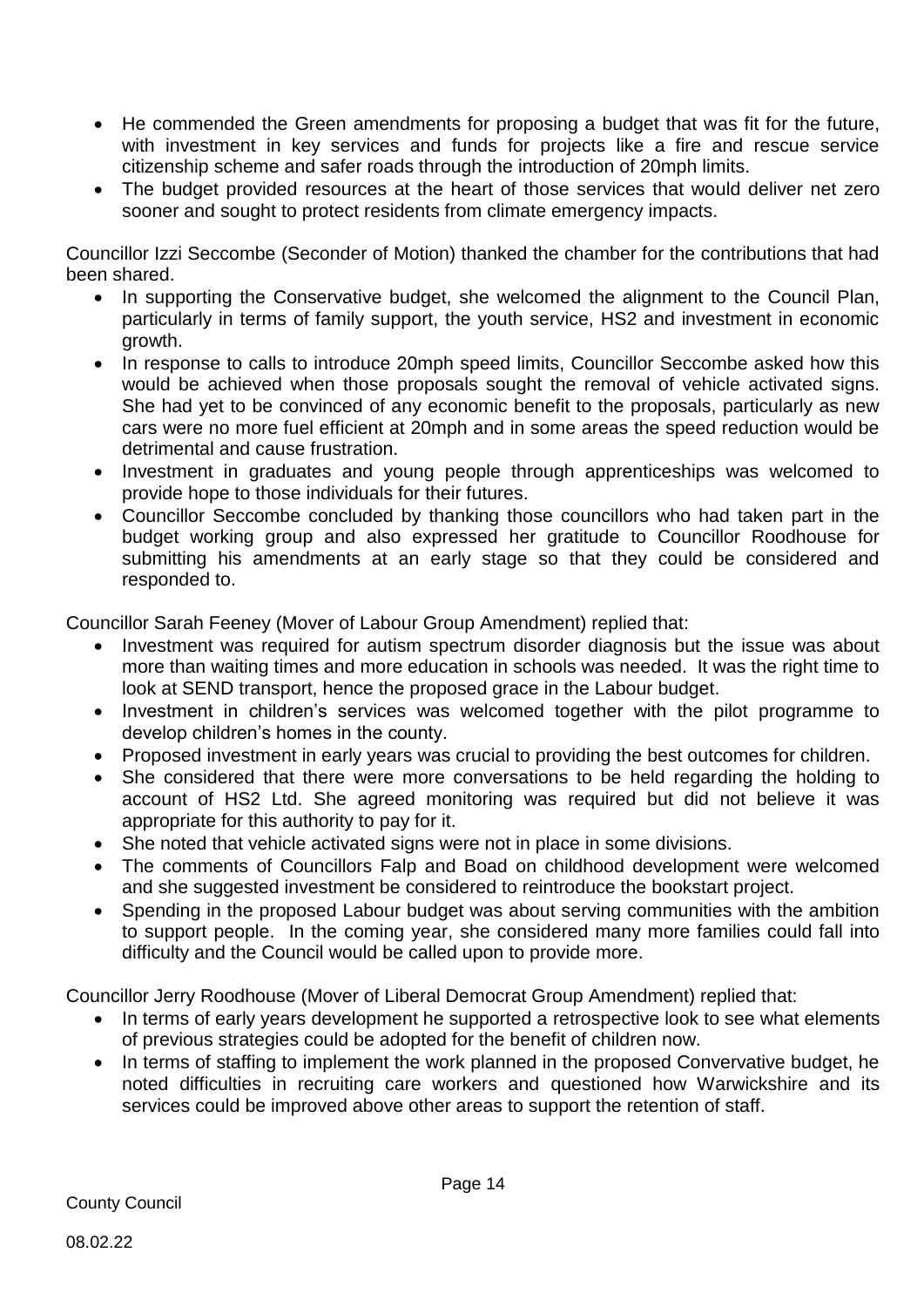Regarding child exploitation, he did not think enough work was proposed in the Conservative budget and hoped that members from across the chamber would be involved in developing the authority's approach.

Councillor Jonathan Chilvers (Mover of the Green Group Amendment)

- The Green budget had a focus on investing in skills and supporting mentoring young people who needed help moving into work
- The Green budget provided additional capital funding and it had been decided to invest this in people, particularly early years
- The proposals also sought to tackle cycle routes and walking, and he believed the proposals demonstrated how to support a transformation of transport to ensure people could walk and cycle for shorter journeys and only use cars when required.

Councillor Peter Butlin (Mover of the Conservative Group Motion)

- As with the Council plan, the Conservative budget was evidence and data driven
- The impact of rising inflation was understood from past experience and it was recognised that residents would be facing bigger household bills and, therefore, a conscious effort had been made to not take the maximum council tax increase. However, there was a balance that needed to be struck
- Capital projects were under pressure as building costs were increasing due to the use of materials by HS2. This meant that the Council's ability to deliver capital projects under original budgets had to be rethought, hence the borrowing identified
- External debt was well below the operational boundary and authorised statutory limits
- Employment figures were a good news story, and prospects were good even in the most deprived areas. People liked to do business in Warwickshire due to its infrastructure
- The increase in community councillor grants proposed by the Liberal Democrats was welcomed.
- Children's Services were doing well. The recent Ofsted report achieved a good rating, but the aim was to reach excellence.
- The Conservative budget had a focus on planning for the future. Children and young people had been adversely impacted by covid and their education had been jeopardised – the Conservative budget had been designed to give them a better chance, with new ways of delivering services at the core of the budget.

#### **Votes**

Vote on Labour Group Amendment

A vote was held on the Labour Group amendment. The results were 9 for, 37 against and 3 abstentions.

The amendment was defeated.

Vote on Liberal Democrat Group Amendment

A vote was held on the Liberal Democrat Group amendment. The results were 12 for and 37 against.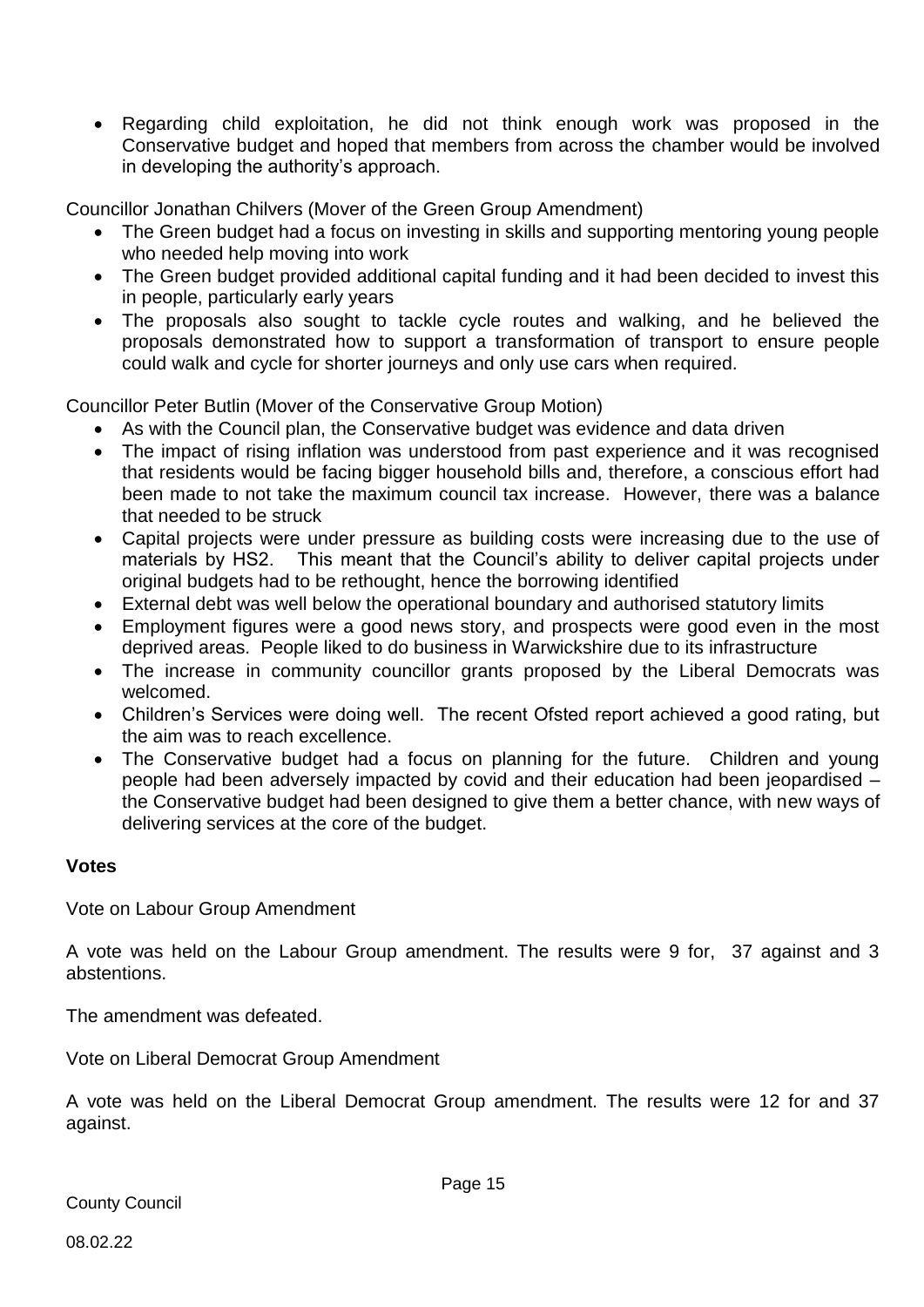The amendment was defeated.

Vote on Green Group Amendment

A vote was held on the Green Group amendment. The results were 12 for, and 37 against.

The amendment was defeated.

Vote on the Conservative Budget as Amended

The Conservative budget as amended became the substantive motion. A recorded vote was held. The results were.

Votes for

Councillors Jo Barker, Richard Baxter-Payne, Brett Beetham, Margaret Bell, Parminder Singh Birdi, Peter Butlin, Jeff Clarke, John Cooke, Andy Crump, Yousef Dahmash, Piers Daniell, Peter Gilbert, Clare Golby, Brian Hammersley, Marian Humphreys, Andy Jenns, Kam Kaur, Jack Kennaugh, Justin Kerridge, Christopher Kettle, Sue Markham, Jan Matecki, Chris Mills, Jeff Morgan, Penny-Anne O'Donnell, Bhagwant Singh Pandher, Wallace Redford, Howard Roberts, Isobel Seccombe OBE, Jill Simpson-Vince, Tim Sinclair, Richard Spencer, Heather Timms, Mandy Tromans, Adrian Warwick, Martin Watson, and Andrew Wright (37)

Votes against

Councillors Sarah Boad, Jonathan Chilvers, Tracey Drew, Sarah Feeney, Jenny Fradgley, Bill Gifford, John Holland, Sarah Millar, Caroline Phillips, Will Roberts, Kate Rolfe, and Jerry Roodhouse (12)

#### **Decision:**

Resolved:

That Council agrees the 2022/23 Budget and authorises work to continue on ensuring the 2022-27 Medium Term Financial Strategy is aligned with and supports the delivery of the Council's ambitions as set out in the Council Plan.

#### **4. Treasury Management Strategy and Investment Strategy**

Councillor Peter Butlin, Portfolio Holder for Finance and Property introduced and moved this report, noting that the external requirement to set a Treasury Management Strategy and Investment Strategy now had more significance due to the implications of the Warwickshire Property & Development Group and Warwickshire Recovery and Investment Fund. Councillor Warwick seconded the motion. There being no questions or comments on the report, Councillor Butlin thanked the finance teams for their excellent work and a vote was taken.

#### **Vote**

A vote was held. The motion was agreed unanimously

#### **Decision**